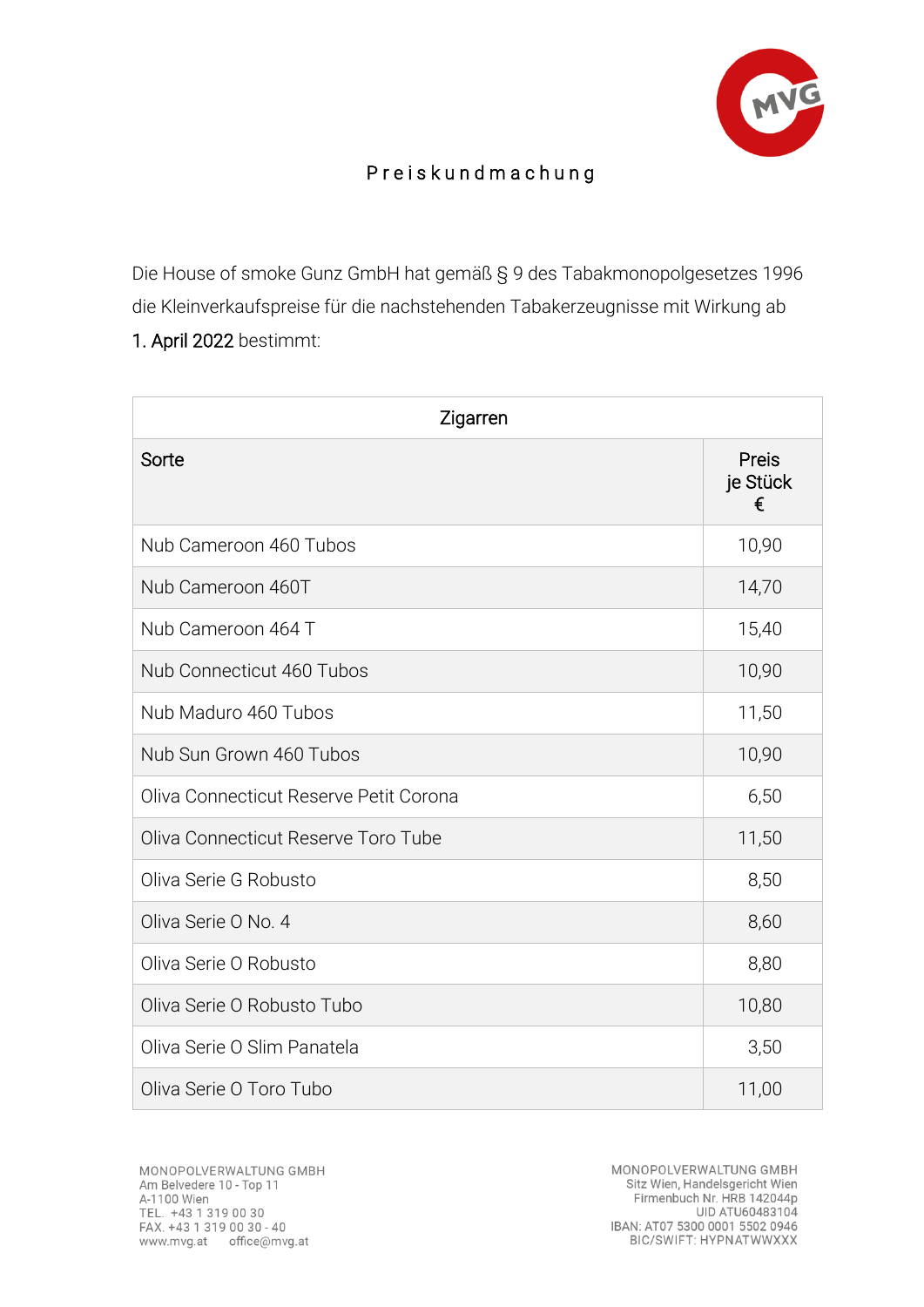| Oliva Serie V Belicoso                                | 10,90 |
|-------------------------------------------------------|-------|
| Oliva Serie V Churchill Extra                         | 13,30 |
| Oliva Serie V Double Robusto                          | 11,00 |
| Oliva Serie V Double Robusto Maduro                   | 11,00 |
| Oliva Serie V Double Robusto Tubos                    | 12,50 |
| Oliva Serie V Double Toro                             | 13,50 |
| Oliva Serie V Lancero                                 | 10,00 |
| Oliva Serie V Melanio Figurado 6 1/2 x 52             | 17,90 |
| Oliva Serie V Melanio No. 4 Petit Corona              | 10,50 |
| Oliva Serie V Melanio Robusto 5 x 52                  | 12,90 |
| Oliva Serie V Melanio Robusto Maduro 5 x 52           | 12,70 |
| Oliva Serie V Melanio Special Edition 6x60 Doble Toro | 17,90 |
| Oliva Serie V Melanio Torpedo 6 1/2 x 52              | 16,50 |
| Oliva Serie V Melanio Torpedo Maduro 6 1/2 x 52       | 16,50 |
| Oliva Serie V Special V Figurado                      | 13,90 |
| Oliva Serie V Torpedo                                 | 12,90 |
| Padron 1926 Serie Maduro No. 2                        | 26,90 |
| Padron 1926 Serie Maduro No. 9                        | 29,50 |
| Padron 1926 Serie Natural No. 2                       | 26,90 |
| Padron 1926 Serie Natural No. 9                       | 29,50 |
| Padron 1926 Series No. 90 Tubos Maduro                | 28,90 |
| Padron 1926 Series No. 90 Tubos Natural               | 28,90 |
| Padron 1964 Anniversary Diplomaticos Natural          | 22,00 |
| Padron 1964 Anniversary Exclusivo Maduro              | 19,00 |
| Padron 1964 Anniversary Hermoso Maduro                | 20,00 |

MONOPOLVERWALTUNG GMBH<br>Sitz Wien, Handelsgericht Wien<br>Firmenbuch Nr. HRB 142044p<br>UID ATU60483104<br>IBAN: AT88 5300 0019 5502 0940<br>BIC/SWIFT: HYPNATWWXXX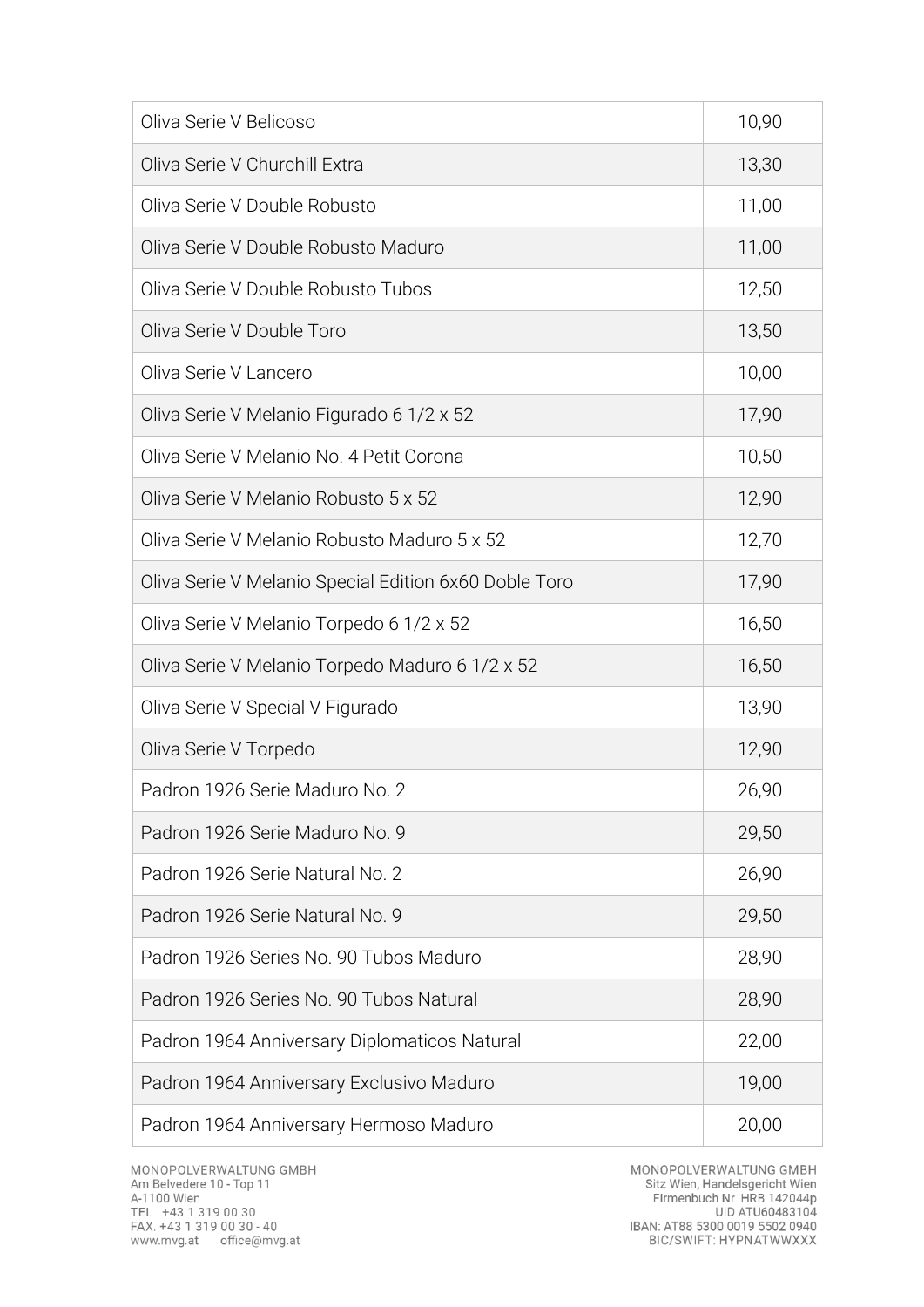| Padron 1964 Anniversary Hermoso Natural                        | 20,00 |
|----------------------------------------------------------------|-------|
| Padron 1964 Anniversary Soberano Tubos Maduro                  | 23,80 |
| Padron 1964 Anniversary Soberano Tubos Natural                 | 23,80 |
| Padron 1964 Exclusivos Natural                                 | 19,00 |
| Padron 1964 Family Reserve Maduro 85 years                     | 33,00 |
| Padron 1964 Family Reserve Natural 85 years                    | 33,00 |
| Padron 1964 Family Reserve No. 45                              | 45,00 |
| Padron 1964 Principes Natural                                  | 16,00 |
| Padron 1964 Torpedos Natural                                   | 25,00 |
| Padron 2000 Maduro                                             | 9,90  |
| Padron 2000 Natural                                            | 9,90  |
| Padron 3000 Natural                                            | 11,30 |
| Padron 5000                                                    | 13,80 |
| Padron 5000 Maduro                                             | 13,80 |
| Padron 7000 Maduro                                             | 15,00 |
| Padron 7000 Natural                                            | 15,00 |
| Padron Churchill Maduro                                        | 12,50 |
| Padron Churchills Natural                                      | 12,50 |
| Padron Damaso #32                                              | 13,50 |
| Padron Special Releases 1926 40th Anniversary Maduro Torpedo   | 36,50 |
| Padron Special Releases 1926 40th Anniversary Natural Torpedo  | 36,50 |
| Padron Special Releases 1926 80th Anniversary Maduro Perfecto  | 43,00 |
| Padron Special Releases 1926 80th Anniversary Natural Perfecto | 43,00 |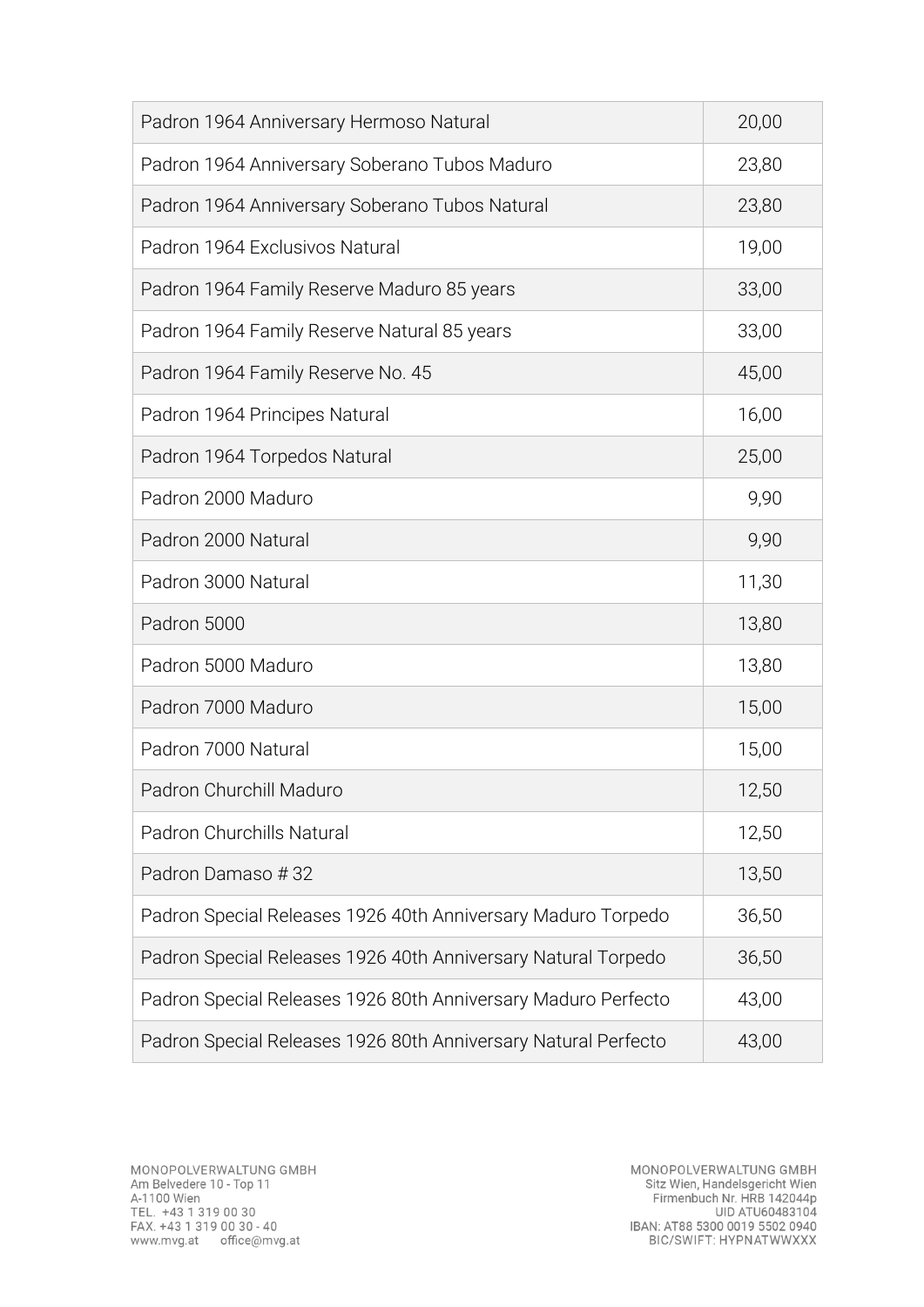| Pfeifentabake                   |                                |                          |  |
|---------------------------------|--------------------------------|--------------------------|--|
| Sorte                           | Gewicht<br>je Packung<br>Gramm | Preis<br>je Packung<br>€ |  |
| AL FAKHER BIG BLUE              | 20                             | 3,00                     |  |
| AL FAKHER BIG BLUE              | 200                            | 20,90                    |  |
| AL FAKHER BIG BLUE              | 1000                           | 93,50                    |  |
| AL FAKHER CRYSTAL DOUBLE CRUNCH | 200                            | 20,90                    |  |
| AL FAKHER CRYSTAL GRAPIO        | 200                            | 20,90                    |  |
| AL FAKHER CRYSTAL GRAPIO        | 1000                           | 93,50                    |  |
| AL FAKHER CRYSTAL YELLOW        | 200                            | 20,90                    |  |
| AL FAKHER GRAPIO                | 20                             | 3,00                     |  |
| AL FAKHER GRAPIO                | 200                            | 20,90                    |  |
| AL FAKHER GRAPIO                | 1000                           | 93,50                    |  |
| Al Fakher Magic Love            | 20                             | 3,40                     |  |
| AL FAKHER MAGIC LOVE            | 200                            | 20,90                    |  |
| AL FAKHER RED SMASH             | 20                             | 3,00                     |  |
| AL FAKHER RED SMASH             | 200                            | 20,90                    |  |
| AL FAKHER THE DOUBLE CRUNCH     | 20                             | 3,00                     |  |
| AL FAKHER THE DOUBLE CRUNCH     | 200                            | 20,90                    |  |
| AL FAKHER THE DOUBLE CRUNCH     | 1000                           | 93,50                    |  |
| AL FAKHER TWIWI                 | 200                            | 20,90                    |  |
| Al Fakher White Flash           | 20                             | 3,40                     |  |
| AL FAKHER WHITE FLASH           | 200                            | 20,90                    |  |
| Bellini Toscana                 | 50                             | 7,40                     |  |
| Brigg C                         | 40                             | 4,60                     |  |

MONOPOLVERWALTUNG GMBH<br>Sitz Wien, Handelsgericht Wien<br>Firmenbuch Nr. HRB 142044p<br>UID ATU60483104<br>IBAN: AT88 5300 0019 5502 0940<br>BIC/SWIFT: HYPNATWWXXX